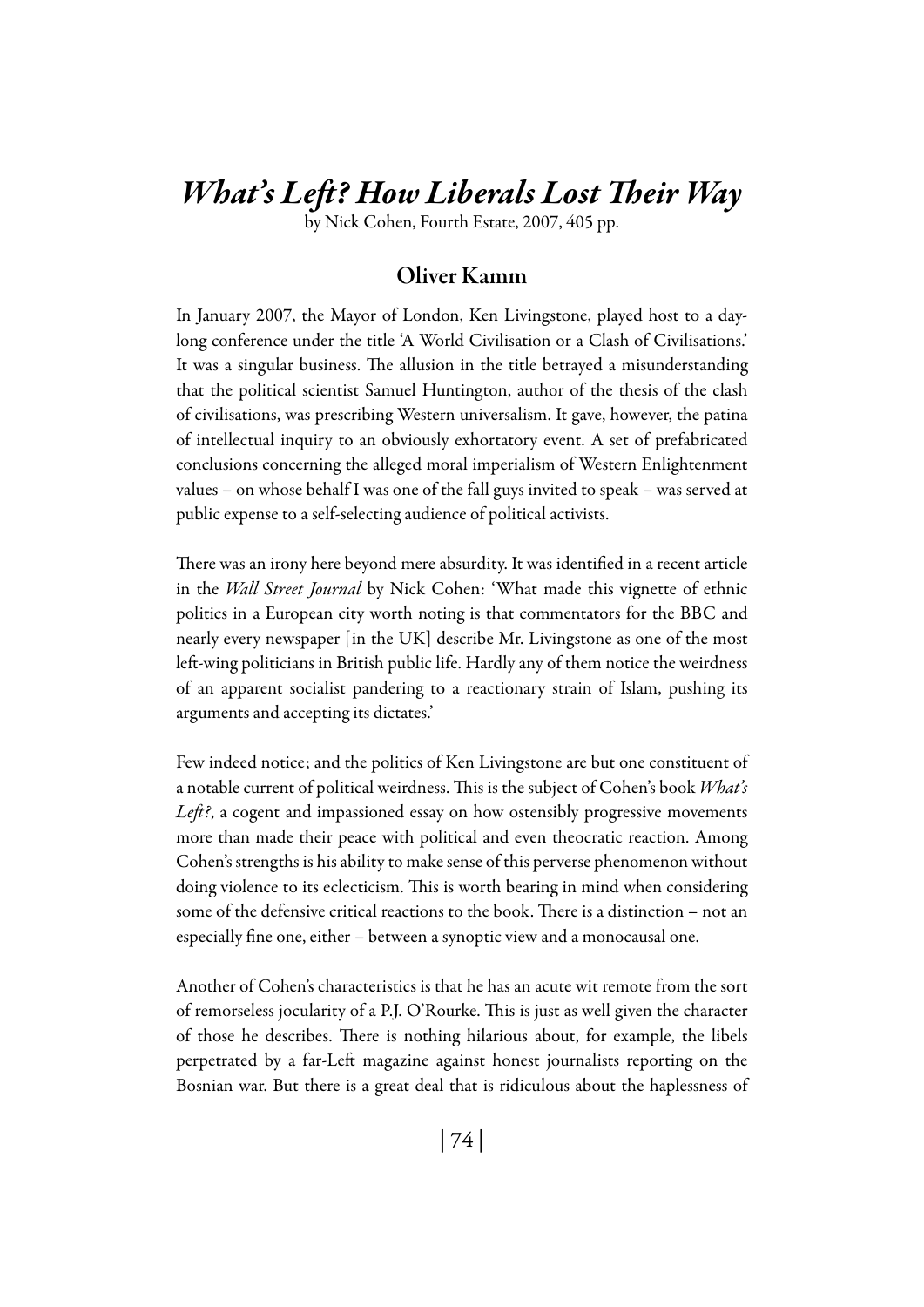### KAMM | Nick Cohen and the Left

John Major's government. Suddenly Cohen can deploy an arresting phrase that is also funny: 'Living through the Major administration was like being trapped in a railway carriage with a party of bent accountants. For seven years. The Tories in their decadence managed to be simultaneously sleazy and tedious.'

In foreign policy, especially its pitiful acquiescence to Slobodan Milosevic's murderous aggression, the Major government exemplified this combination of amorality compounded by imaginative torpor. A central part of Cohen's case – under the ironic chapter heading 'Tories Against the War' – is the coincidence of view produced by the Balkan wars of the 1990s. Bizarrely, parts of the Left, which ought to have recognised the atavistic forces driving xenophobic Serb nationalism, started parroting an ostentatiously unsentimental realism indistinguishable from the line of Douglas Hurd and Malcolm Rifkind, successive Conservative Foreign Secretaries.

The supposed radical sage Noam Chomsky, in *The Prosperous Few and the Restless Many* (1994), considered whether the West should bomb Serb encampments to stop the dismemberment of Bosnia, and tortuously concluded 'it's not so simple.' Actually, it was. Nato's military intervention secured an end to the conflict and an admittedly messy agreement at Dayton. Realism turned out to have been a prisoner of the inflexibility of its own assumptions; it had not been realistic at all about the nature of the conflict and the utility of force. Its ally in quietism had been an Old Left with an instinctive aversion to US intervention, and in some cases a nostalgia for the myth of Yugoslav Communism. (The current chairman of CND, Kate Hudson., a member of the Communist Party of Britain, made an unintentionally revealing comment in her otherwise evasive purported history *CND: Now More then Ever*: 'Britain had a tradition of good relations with Yugoslavia, and particularly Serbia, resulting from its stand against Nazi Germany in World War II. Many regretted the break-up of what had been a progressive and open socialist society that had found a federal and peaceful solution to the complex diversity of communities in the south Slav state.')

The recrudescence of aggressive nationalism in the Balkans set parts of the Left alongside reaction. Cohen deals at length with similar forces when applied to the other great issue of international politics in the 1990s, the threat to Middle East peace arising from a bellicose despotism in Iraq. Kanan Makiya is a central figure in Cohen's account. His *Republic of Fear* did more than depict Saddam Hussein's depravities. It described a system of thoroughgoing totalitarianism under which a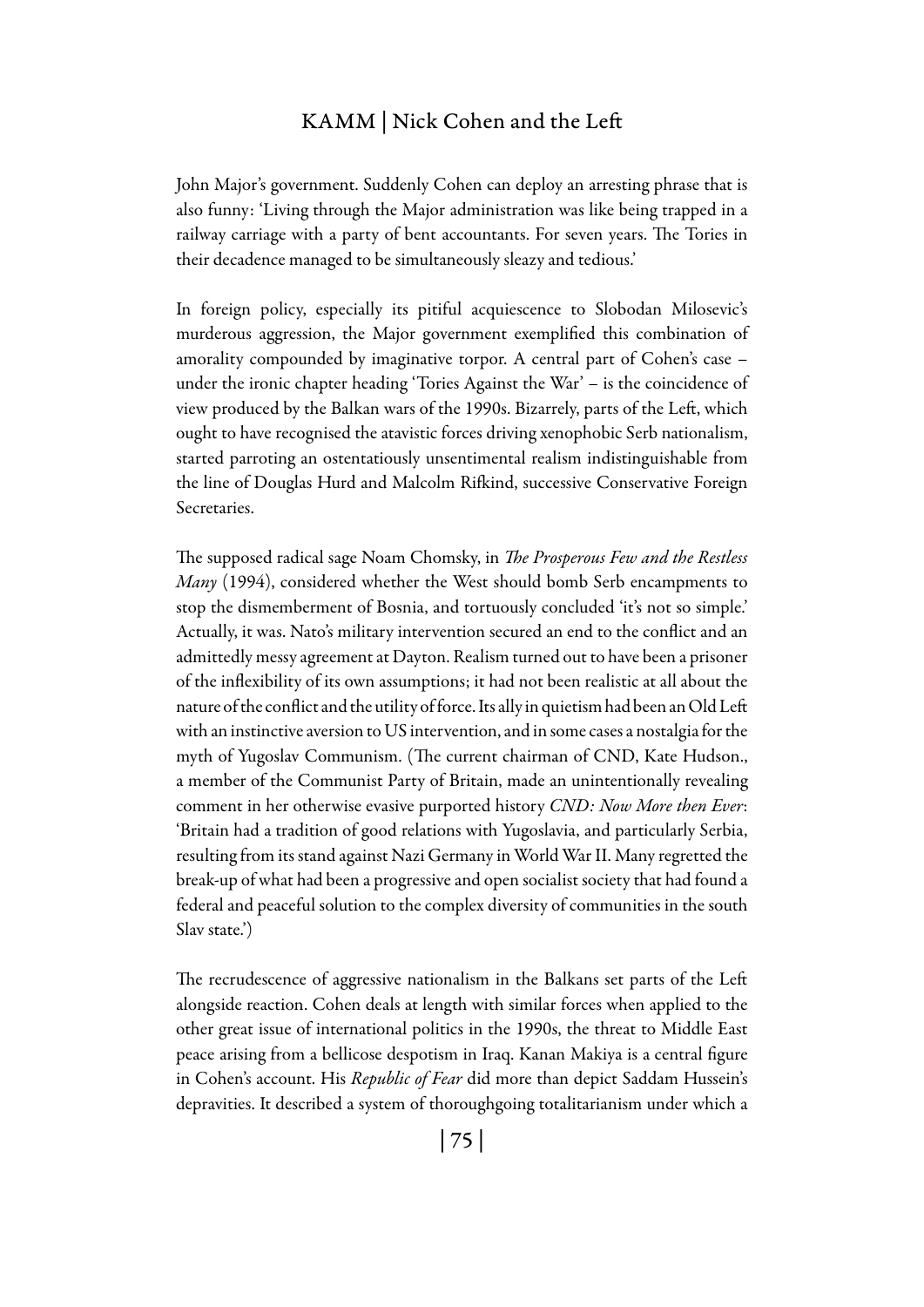#### Democratiya 8 | Spring 2007

'new kind of fear drove through all private space.' Cohen describes Makiya as an Iraqi Solzhenitsyn. The analogy is apt – for the reactions Makiya evoked as well as for the message he expounded.

On his expulsion from the land of his birth, Solzhenitsyn was famously and conspicuously not invited to the White House by President Ford. The exigencies of *realpolitik* – whose principal exponent, Henry Kissinger, was behind Ford's decision – took precedence over honouring a heroic witness in the struggle against totalitarianism. Makiya was also spurned by those he had thought were on his side: the radical Left whose cause was his own, yet which would not countenance military intervention to rebuff Saddam's annexation and plunder of Kuwait. (Indifference to the sovereignty of small nations was, not coincidentally, another characteristic of Kissingerian foreign policy: think of East Timor.) Iraq's suffering in the 1990s was a direct result of the continuation in power of a tyrant who committed genocidal atrocities and enriched himself through the corruption of the oil-forfood programme. Recall, however, the most vocal campaigns on the Left to do with Iraq: not so much an uninterest in that nation's suffering as an energetic attribution of it to that same porous sanctions regime. It is small wonder that by the end of the decade, as Cohen records: 'The hideous choice for Makiya, Iraq and all those who professed to believe in human rights was this: either they would have to wait for [Saddam's] death and the deaths of his sadistic sons Qusay and Uday, or they had to accept that the only way to remove the Baath was foreign invasion.'

The fact that Cohen accepted the logic of this position and supported the US-led overthrow of Saddam in 2003 is taken by some critics as undermining his argument. In a notably incompetent *Guardian* review (in which the *Times* columnist Matthew Parris – an opponent of intervention in Afghanistan, never mind Iraq – was cited as one who had formerly supported the Iraq War and repented), Peter Wilby crowed: 'Far from accepting the war's aftermath as the left's vindication, [Cohen] sees the post-invasion period as the most damning proof yet of its wrong-headedness.'

Well, yes it is, because it illustrates Cohen's thesis without his having to point it out. Having likewise supported the Iraq intervention, I considered then and do now that there was only one reputable form of the anti-war argument. This was what the philosopher Michael Walzer, an opponent of military action, argued at the time and in retrospect: '[T]he campaign against the war should never have been only an antiwar campaign. It should have been a campaign for a strong international system, designed and organized to defeat aggression, control weapons of mass destruction,

| 76 |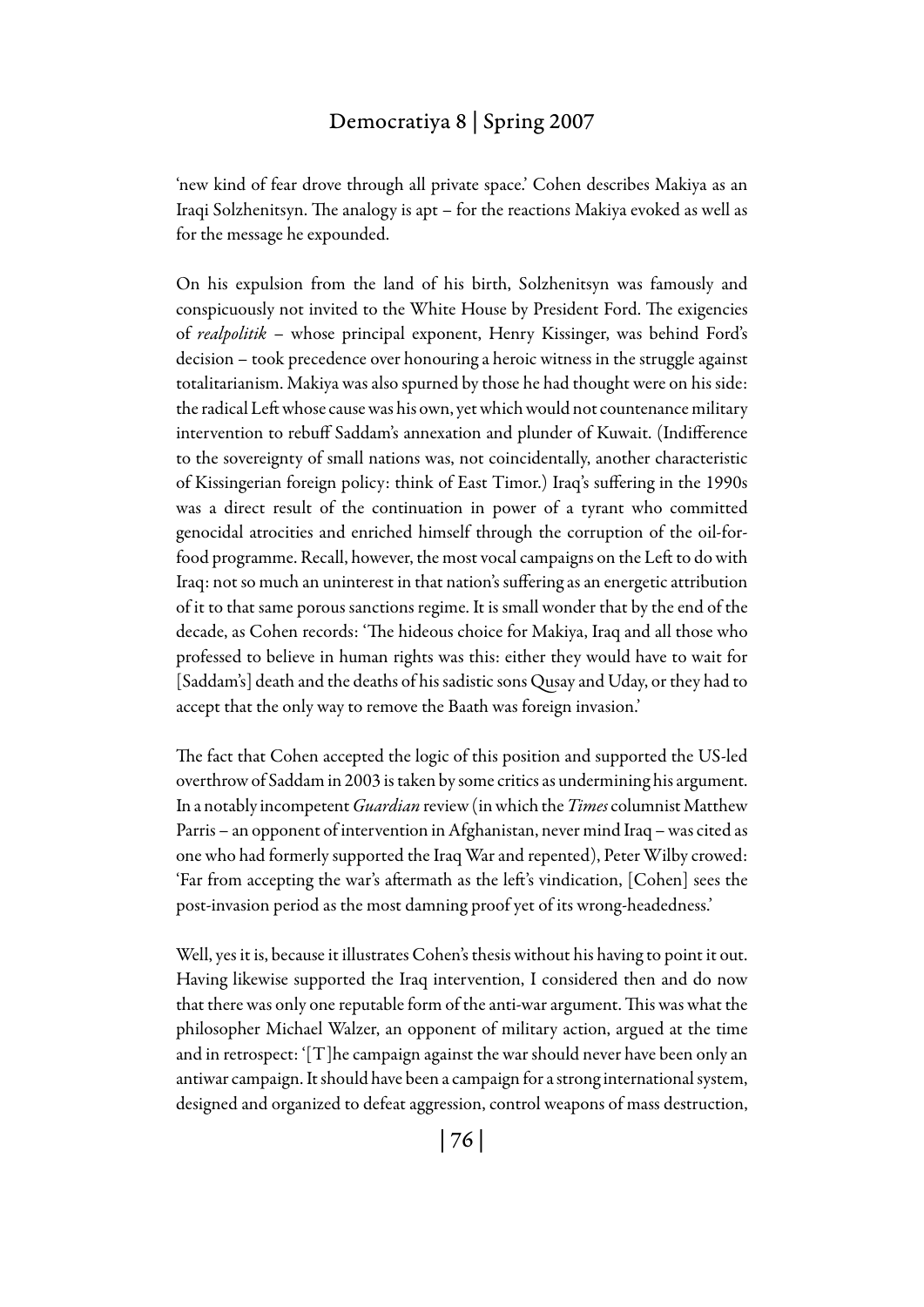#### KAMM | Nick Cohen and the Left

stop massacres and ethnic cleansing, and assist in the politics of transition after brutal regimes are overthrown.' (Michael Walzer, 'Can there be a moral foreign policy?' in E. J. Dionne, Jean Bethke Elshtain and Kayla Drogosz (eds), *Liberty and Power: A Dialogue on Religion and US Foreign Policy in an Unjust World*, (Washington: The Brookings Institution, 2004), p. 50.)

This was not the message of any anti-war campaign. It was not the message of the Left. It is not, either, a description of how the international order works, and it might have become a cause that an internationalist Left could have agreed to work for. Instead the dominant message on the Left is of a different tenor. It is a tragedy of the botched and culpably insouciant policy of the Bush administration that Iraq's population has not been protected from terrorist fanaticism, and that this appalling experience has made it much less likely that necessary interventions – as were mounted in Kosovo and Sierra Leone – will be mounted in future. Yet there is scant support in most left-wing discussions for the emerging civil society of Iraq, or recognition of the urgency of inflicting a decisive defeat on the combined forces of the Baath and al-Qaeda. Likewise, comment among liberals about the theocratic tyranny of Iran is almost invariably couched in language assuming the bellicosity of the Bush administration, rather than of support for Iranian dissidents and condemnation of the mullahs' serial nuclear deceptions. That we are in this position is genuinely a mark of dishonour for the Left, which in important respects did get the principal foreign policy issues of the 1990s right. (No institution was more right and timely in assessing Milosevic than *The Guardian*; or in perceiving the brutality of Saddam Hussein than *The Observer*.)

Cohen is strong in dissecting this malaise. He is also thorough in presenting historical antecedents. There are memorable vignettes and even important historical finds. Cohen has located and resurrected the notorious pamphlet by Eric Hobsbawm and Raymond Williams as student Communists supporting the Soviet invasion of Finland. He acidly cites Williams's much later admission that: 'We were given the job [by the Party] as people who could write quickly, from historical materials supplied for us. You were often in there writing about topics you did not know very much about, as a professional with words.' (To get the measure of how scandalous this remark is, consider that Hobsbawm was made a Companion of Honour in 1998. He has made important scholarly contributions to 19th century history, but he has never to my knowledge denounced his own early work in the cause of historical falsification.) Cohen, as you would expect, finds much material for comment in the venomously ludicrous George Galloway and – for connoisseurs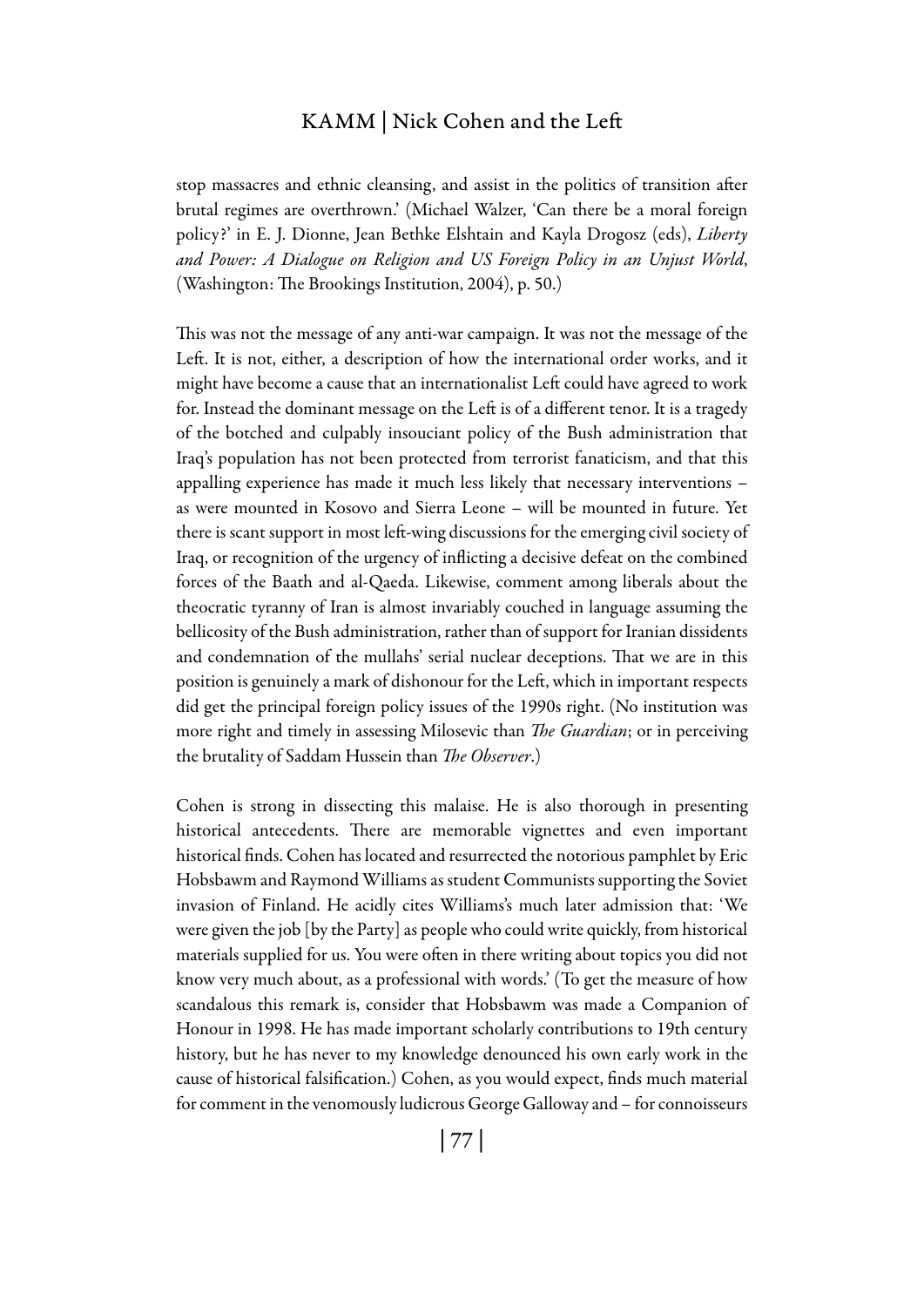#### Democratiya 8 | Spring 2007

of British far-Left politics – the late Gerry Healy, of the long defunct Workers' Revolutionary Party.

The cast of characters is in fact so exotic that it has provoked a persistent – or perhaps coagulated – theme of Cohen's critics. This takes the form of a shrill cry of 'not me – but someone else.' And this is only trivially true. Of course Gerry Healy, a corrupt and stupid rapist, is not the face of the mainstream Left. Nor is the Respect Coalition – a heterogeneous movement in the sense only that it comprises, in the phrase of Christopher Hitchens, worshippers of the One God lined up with worshippers of the One Party State – an organisation representative of anyone bar the parliamentarian whose vanity is its foundation. But Cohen is pointing to something else, more fundamental and insidious.

Over the past century, the Left's demands have made extraordinary gains. Material advancement, universal education, civil rights, sexual equality, and rights for homosexuals (not yet, unfortunately, extending to marriage and adoption rights) are features of modern Western democracies that have been secured by social pressure and legislative reform. Almost in a fit of pique, liberals seem determined on obliviousness. It is as if there were – as the literary critic Lionel Trilling termed it – an adversary culture. When the most virulent opponents of Western societies express their demands in the language not of a common humanity but of superstition and bigotry, the first instinct of the upholders of the Enlightenment ought to be a statement of militant opposition. In what passes for modern liberalism, the first instinct is commonly instead to inquire of – in the uncelebrated cliché – the root causes of that hatred. The late Paul Foot, of whom Cohen himself wrote an admiring obituary, was so far steeped in this form of thinking that he surmised in his *Guardian* column in October 2001 that the oppression of women in Saudi Arabia had been one of the contributory factors in provoking 9/11. Those who pursue, on their own account, holy war against Jews and other infidels in fact object to sexual oppression only in the sense that they believe there isn't anything like enough of it going on.

Unsophisticated though it may be to say so, a Left worth its name and honouring its traditions ought to be defending the principles of secularism, science and liberty rather than worrying about the offence they might cause. Yet the principle of a common citizenship under law is – from my experience at least, and recalling that Livingstonian conference in January – a sectarian and even fringe position on the Left. When the declared leaders of religious and other groups assert a claim to be